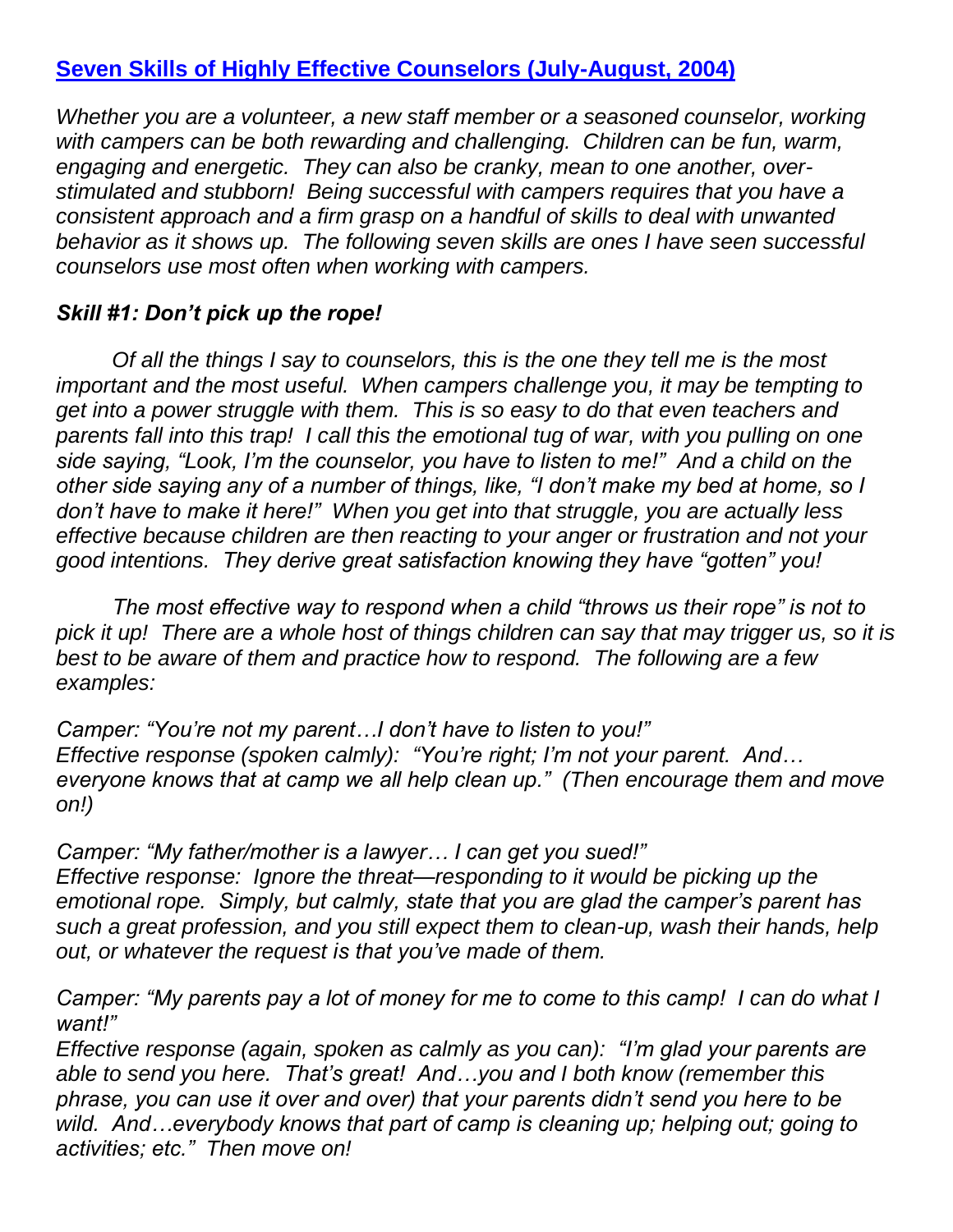*The most important part of "don't pick up the rope" is staying calm. This takes some practice. Make it a game with yourself—that you refuse to let a camper push your button. If they succeed, they win and you lose! (Actually, if they succeed in "pushing your button," everybody loses!) Also, responding with a sarcastic comeback, while tempting, only encourages many campers to prolong the argument. Sarcasm is just another way of picking up the rope!*

### *Skill #2: Enter their world.*

*One of the reasons campers do not comply with counselor requests is because they are actually looking to engage you. Behind this desire for attention is a longing for adults to take an interest in their world—their reality. For example, if you encounter a camper sitting on their bed playing a game or reading a book when they should be cleaning up, instead of simply barking orders, you might take a moment to be interested in what they are doing. This is like seizing the opportunity to gain a window into their world—their interests, concerns and so on. A few moments spent looking at something together in a kind of momentary "time out" with a camper may eventually result in much more compliance on their part.*

*In this day of instant messaging, cell phones, weblogs and other technical ways of "being connected," many children long for the simple attentions of a real, present, interested adult.*

### *Skill #3: State your expectations and detach!*

*This is an especially effective technique to use with Teens, though it works equally well with younger children. The technique has four steps, as follows: 1)When a camper is not complying with a request, like getting to an activity on time or pitching in to do their part of clean-up, state what you expect clearly and simply. 2) Avoid getting into an argument (picking up the rope!) when the camper complains or tries arguing. Remember, most children would rather argue with you than do what it is they are supposed to do. 3) Restate your expectation, simply and without responding to any arguments being thrown your way. 4) Detach. This means walk away! Move on to your next task or the next camper and leave the camper you just spoke with to deal with the dilemma of defying you. If they do defy you, go to skill #7 below.*

#### *Skill #4: Redirect!*

*This technique is used by all parents, day care teachers, school professionals in short, just about anyone who works with children. When you find campers engaging in some kind of play or activity that is potentially harmful or dangerous or emotionally hurtful to someone else, try redirecting or channeling their energies into a different activity. In other words, capitalize on their momentum and simply move it into an activity that is interesting, but less risky.*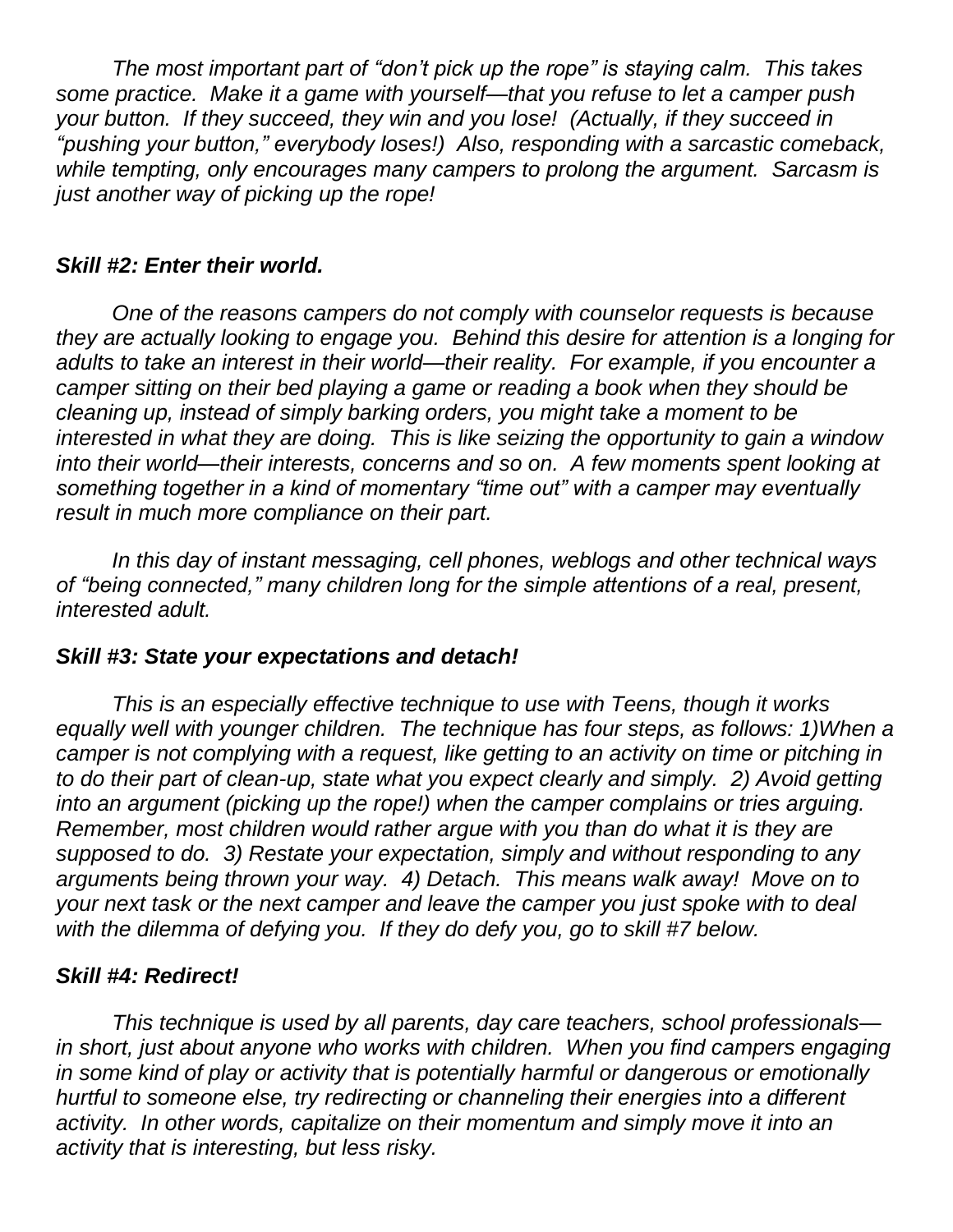*At rest hour, for example, left to their own devices, many campers tease one another or get noisy and restless. Creating quiet chess, checker or card game tournaments can help keep campers occupied in ways that are a change from the hectic pace of camp, but still engaging.*

## *Skill #5: Make campers "right" about what they are "right" about!*

*Many times campers will try to avoid doing what they are asked by engaging us in an argument. Children today seem especially adept at this diversionary practice, so you need something that works. The most effective way to deal with this is to make campers "right" about what they are right about. For example, if a camper complains about it being too hot, and uses this as an excuse not to do their chore, agree with the part that is "right," as follows: "You're right! It is hot!" Pause for a moment and let this sink in, then continue: "and…we still have to clean up!" Campers may not like your response any better, but it will help you stay out of an argument and move on.*

### *Skill #6: Separate a camper from their audience.*

*There are times when campers may become highly provocative or resistant to counselor instructions. If you feel a camper is having an especially difficult time, taking them away from their group (or having their group move on without them with another adult to supervise them) may help them settle down. Sometimes campers "play to an audience," and other times they may simply feel less secure and more threatened in front of their peers. In either case, separating them from their group may help.*

### *Skill #7: Getting back to respect.*

*When a camper refuses to do something that is expected of all campers, such as cleaning up, listening to a counselor or going to activities, it often helps to take them aside to speak with them. Once you and the camper are somewhat away from the group, say, "I have asked you, in a respectful way, to listen to me (or whatever the request is). Are you telling me that if I ask you in a respectful way, you are going to refuse me?" Then be silent and wait. If the camper is still defiant or provocative, it is time to go to your supervisor with your camper and say, in front of the camper, "I have asked Jason in a respectful way to (name the request—clean up; go to their activity on time; listen while I am speaking to the others; etc.) and he/she has refused." Your supervisor should then verify this with your camper in front of you. "Is this true, Jason? Is it true that Mike, your counselor, has asked you to (name the request), and they have done it in a respectful way, and you have refused?"*

*What this approach does is cool the situation down, enlist the support of your supervisor (without you giving up your position as the camper's primary care-taker) and move the discussion to a higher-stakes level. Most campers comply or begin talking about what they need in order to comply. Campers who are still defiant at this point*